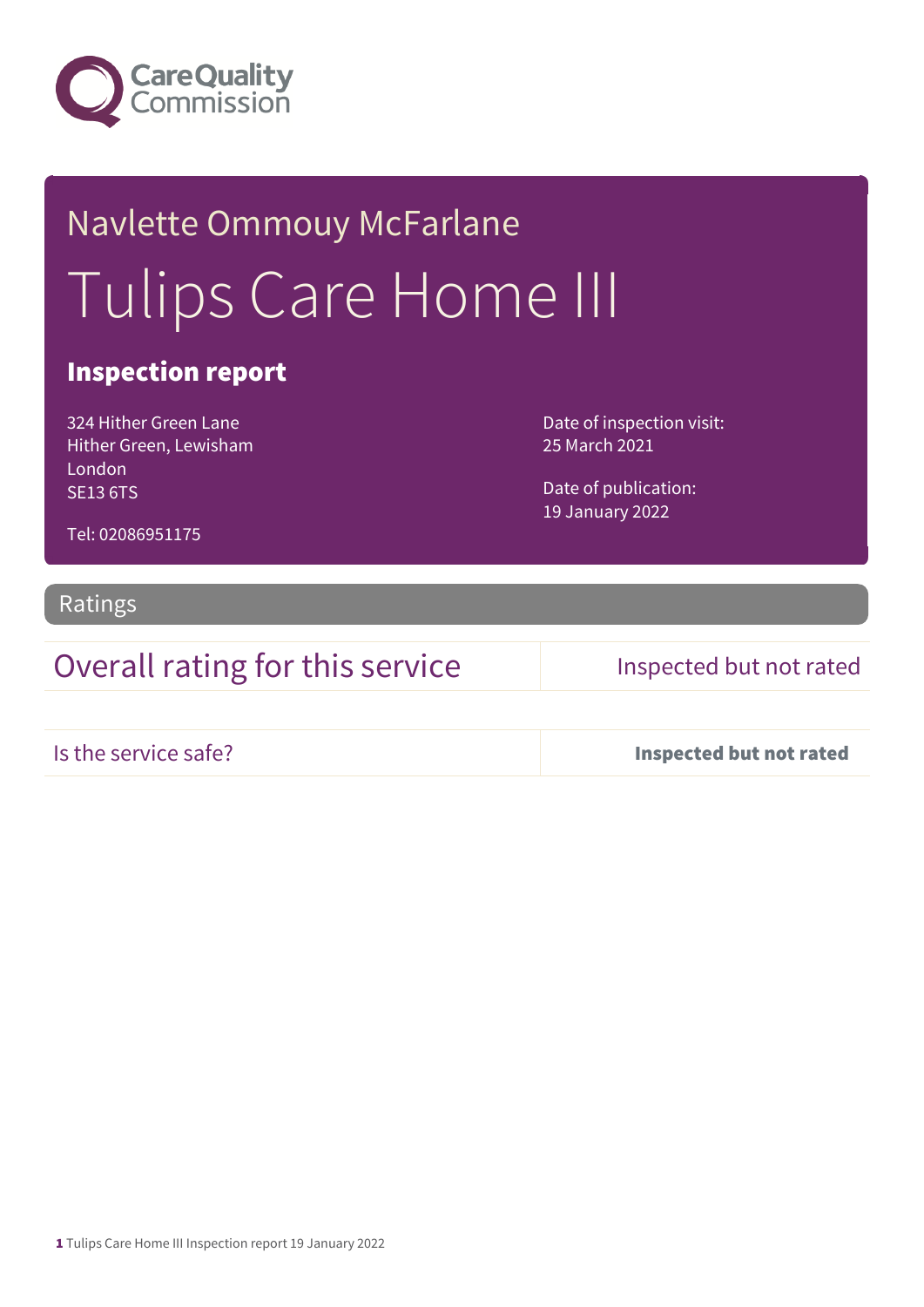## Summary of findings

### Overall summary

### About the service

Tulips Care Home III is a 'care home'. People in care homes receive accommodation and nursing or personal care as a single package under one contractual agreement. Tulips Care Home III accommodates six people in one building across two floors. Each person has their own bedroom, and there are two communal bathrooms.

There was also a communal living room, kitchen and access to a garden. At the time of the inspection, the care home was supporting six people.

We found the following examples of good practice:

The provider followed best practice guidance to ensure visitors to the home did not introduce and spread COVID-19. Information and instructions for visitors were communicated before visits and displayed in the care home. Staff were adhering to personal protective equipment (PPE) and social distancing guidance.

People were supported to see their visitors, or when this was not possible, they were supported to speak to their families on the phone or via video call. The provider developed newsletters detailing events within the home to people's families.

The provider had an infection prevention and control (IPC) policy that outlined the requirement for isolation rooms for people infected with COVID-19 or people admitted to the home from the hospital or the community.

The provider had ensured staff who were more vulnerable to COVID-19 had a risk assessment in place, and where it was not safe for staff to be at work, they had a furlough scheme in place to protect staff and people.

A COVID-19 vaccination letter was given to people using the service to explain the vaccine and IPC requirements.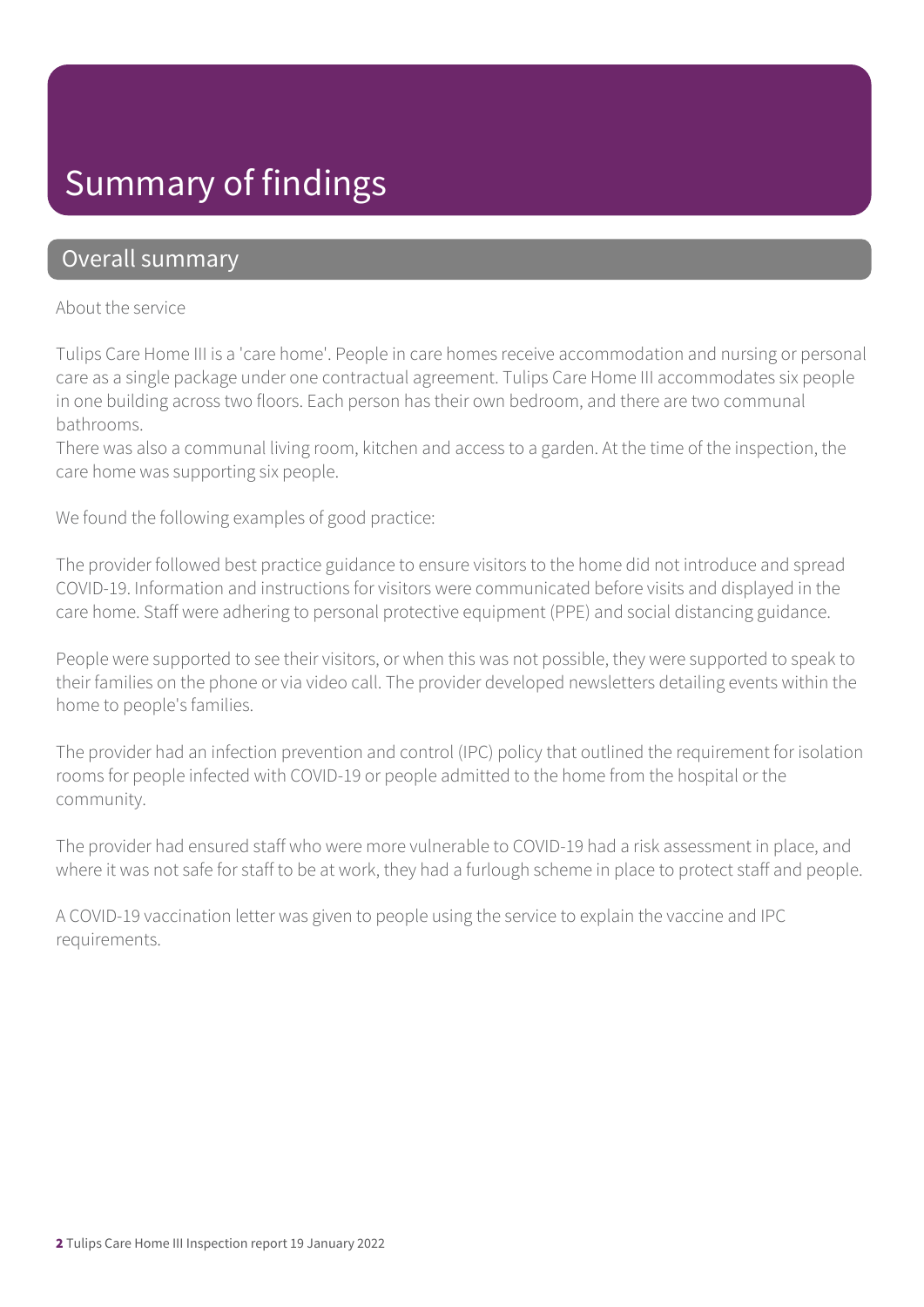### The five questions we ask about services and what we found

We always ask the following five questions of services.

Further information is in the detailed findings below.

Is the service safe? Inspected but not rated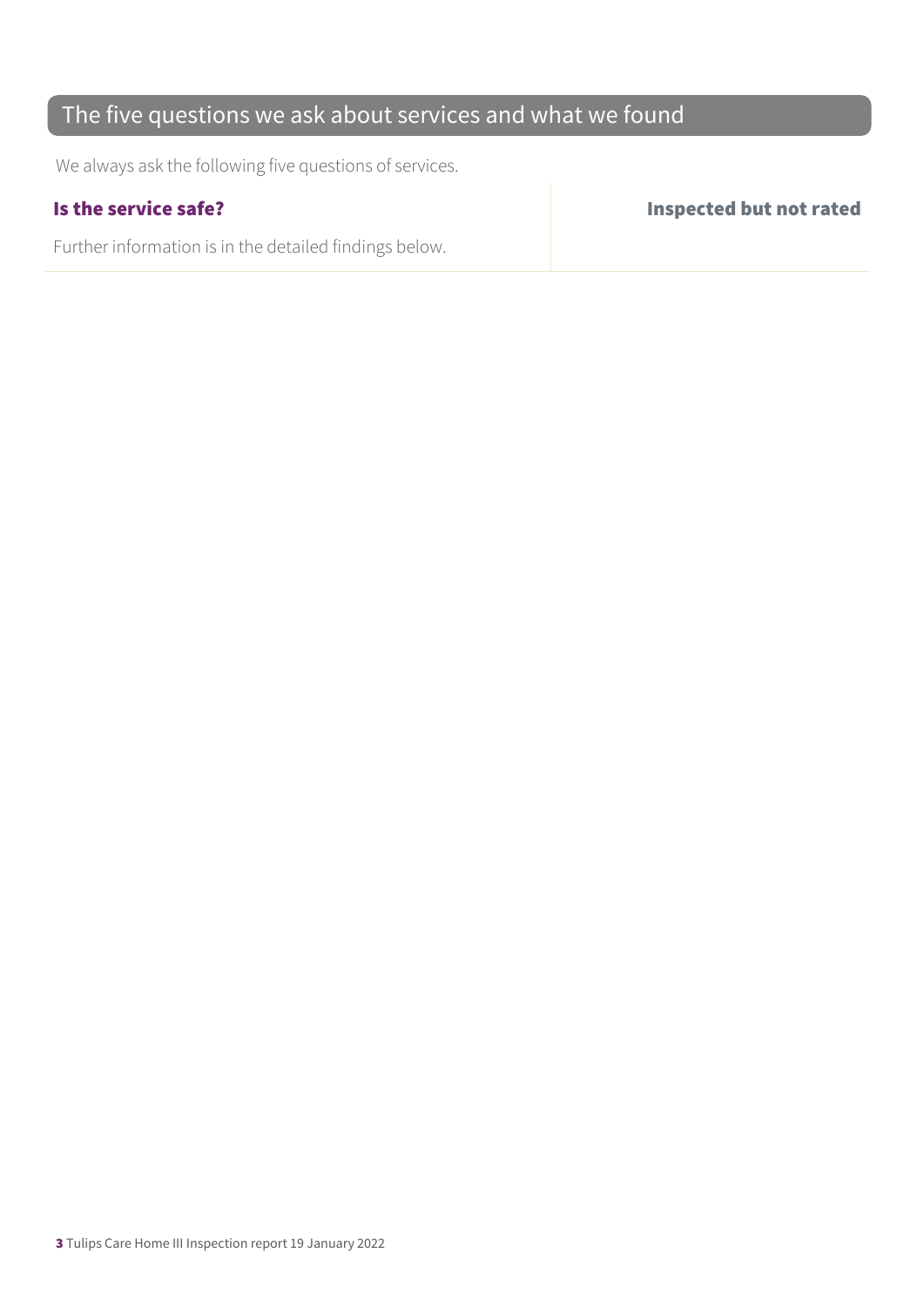

# Tulips Care Home III Detailed findings

## Background to this inspection

We carried out this inspection under Section 60 of the Health and Social Care Act 2008 as part of our regulatory functions. This inspection was planned to check whether the provider is meeting the legal requirements and regulations associated with the Health and Social Care Act 2008.

As part of CQC's response to the coronavirus pandemic we are looking at the preparedness of care homes in relation to infection prevention and control. This was a targeted inspection looking at the infection control and prevention measures the provider has in place.

This inspection took place on 25 March 2021 and was announced.